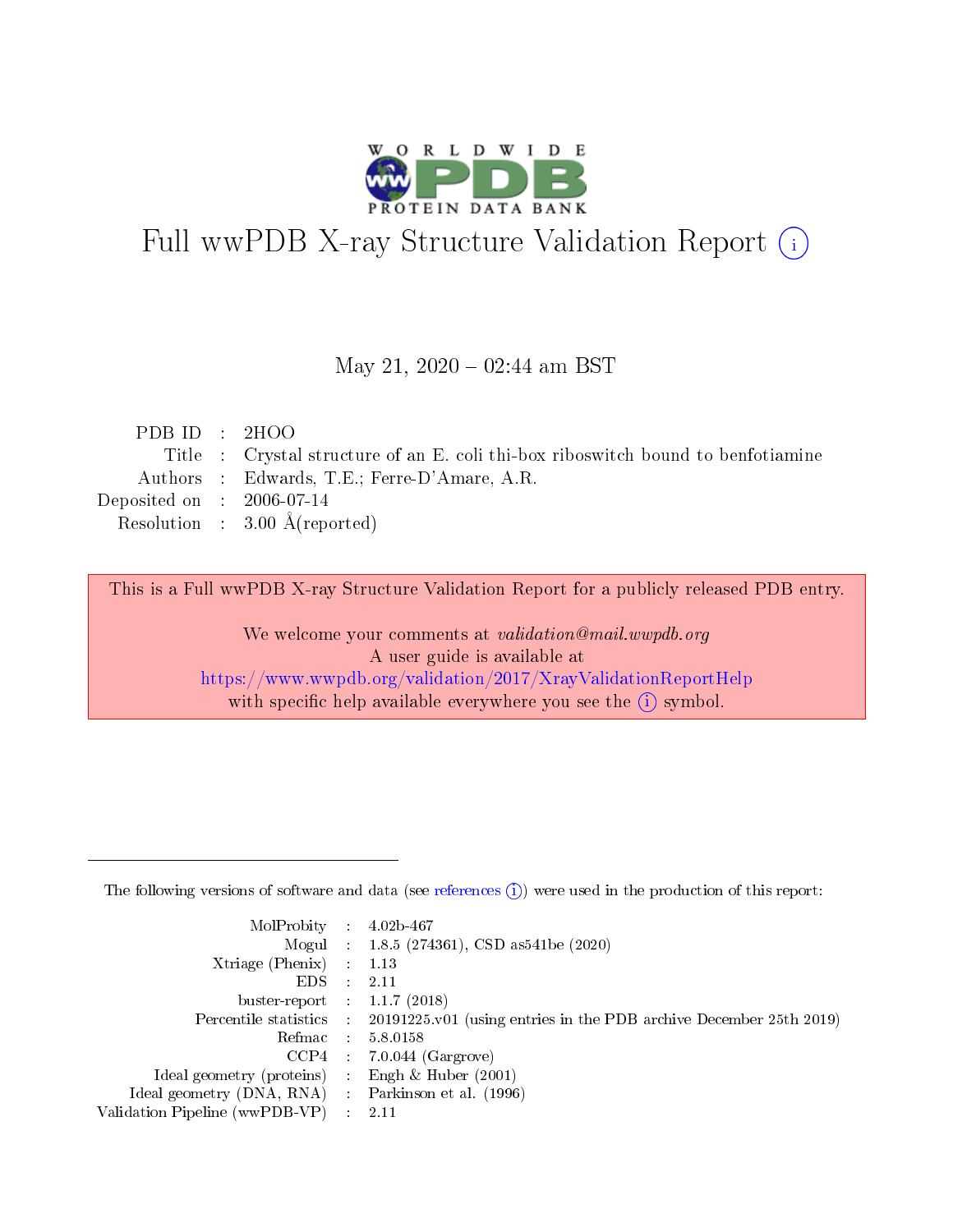# 1 [O](https://www.wwpdb.org/validation/2017/XrayValidationReportHelp#overall_quality)verall quality at a glance  $(i)$

The following experimental techniques were used to determine the structure: X-RAY DIFFRACTION

The reported resolution of this entry is 3.00 Å.

Percentile scores (ranging between 0-100) for global validation metrics of the entry are shown in the following graphic. The table shows the number of entries on which the scores are based.



Percentile relative to X-ray structures of similar resolution

| Metric        | Whole archive | Similar resolution                                          |
|---------------|---------------|-------------------------------------------------------------|
|               | $(\#Entries)$ | $(\# \text{Entries}, \text{ resolution range}(\text{\AA}))$ |
| $R_{free}$    | 130704        | $2092(3.00-3.00)$                                           |
| Clashscore    | 141614        | $2416(3.00-3.00)$                                           |
| RSRZ outliers | 127900        | $1990(3.00-3.00)$                                           |
| RNA backbone  | 3102          | $1173(3.30-2.70)$                                           |

The table below summarises the geometric issues observed across the polymeric chains and their fit to the electron density. The red, orange, yellow and green segments on the lower bar indicate the fraction of residues that contain outliers for  $\geq=3$ , 2, 1 and 0 types of geometric quality criteria respectively. A grey segment represents the fraction of residues that are not modelled. The numeric value for each fraction is indicated below the corresponding segment, with a dot representing fractions  $\epsilon = 5\%$  The upper red bar (where present) indicates the fraction of residues that have poor fit to the electron density. The numeric value is given above the bar.

| Mol | oin<br>пап | Length   | Quality of chain |     |     |  |
|-----|------------|----------|------------------|-----|-----|--|
|     |            |          | $2\%$            |     |     |  |
|     | <u>. .</u> | റി<br>ഠാ | 29%              | 40% | 30% |  |

The following table lists non-polymeric compounds, carbohydrate monomers and non-standard residues in protein, DNA, RNA chains that are outliers for geometric or electron-density-fit criteria:

|  |                                                                                                                                                                                                                                             |  |  | Mol   Type   Chain   Res   Chirality   Geometry   Clashes   Electron density |
|--|---------------------------------------------------------------------------------------------------------------------------------------------------------------------------------------------------------------------------------------------|--|--|------------------------------------------------------------------------------|
|  | $\begin{array}{ c c c c c c } \hline \ \text{\normalsize{1}} & \text{\normalsize{3}} & \text{\normalsize{BFT}} & \text{\normalsize{A}} & \text{\normalsize{1}} & \text{\normalsize{95}} & \text{\textcolor{red}{{1}}} \ \hline \end{array}$ |  |  |                                                                              |

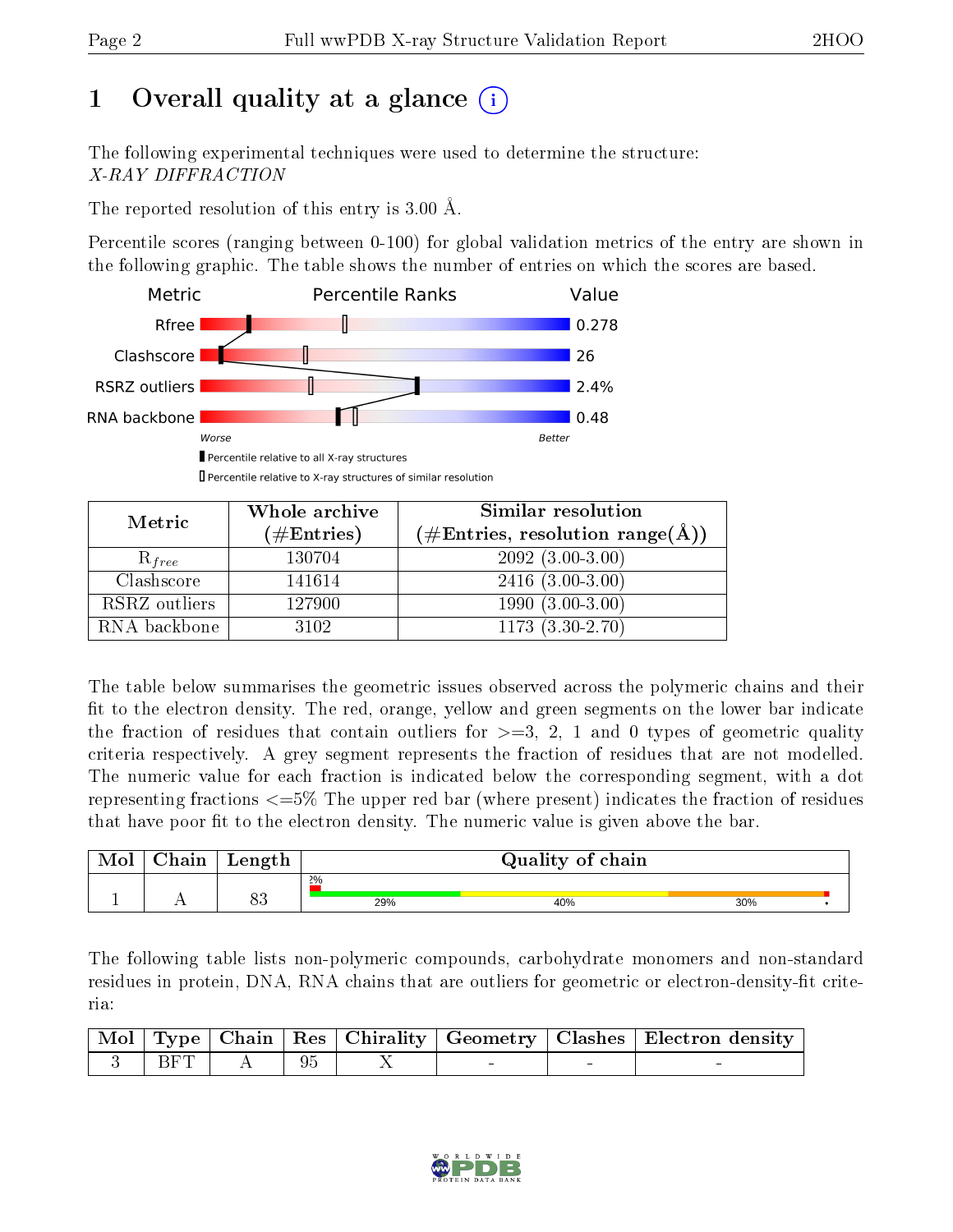# 2 Entry composition (i)

There are 4 unique types of molecules in this entry. The entry contains 1736 atoms, of which 0 are hydrogens and 0 are deuteriums.

In the tables below, the ZeroOcc column contains the number of atoms modelled with zero occupancy, the AltConf column contains the number of residues with at least one atom in alternate conformation and the Trace column contains the number of residues modelled with at most 2 atoms.

Molecule 1 is a RNA chain called thi-box riboswitch.

| Mol | ${\rm Chain}$ | Residues | $\rm{Atoms}$  |     |     |     |    | $\text{ZeroOcc} \mid \text{AltConf} \mid \text{Trace} \mid$ |  |
|-----|---------------|----------|---------------|-----|-----|-----|----|-------------------------------------------------------------|--|
|     |               | 83       | Totar<br>1695 | 754 | 296 | 563 | 82 |                                                             |  |

Molecule 2 is CALCIUM ION (three-letter code: CA) (formula: Ca).

|  | Mol   Chain   Residues | <b>Atoms</b> | $\mid$ ZeroOcc $\mid$ AltConf $\mid$ |  |
|--|------------------------|--------------|--------------------------------------|--|
|  |                        | Total Ca     |                                      |  |

 Molecule 3 is S-BENZOYLTHIAMINE O-MONOPHOSPHATE (three-letter code: BFT) (formula:  $C_{19}H_{25}N_4O_6PS$ ).



| $\bf{Mol}$ | $\mid$ Chain $\mid$ Residues | Atoms       |     |          | $ZeroOcc \   \$ AltConf |  |  |  |
|------------|------------------------------|-------------|-----|----------|-------------------------|--|--|--|
|            |                              | Total C N O | 19. | $\sim$ 4 | $-6$ $-$                |  |  |  |

• Molecule 4 is water.

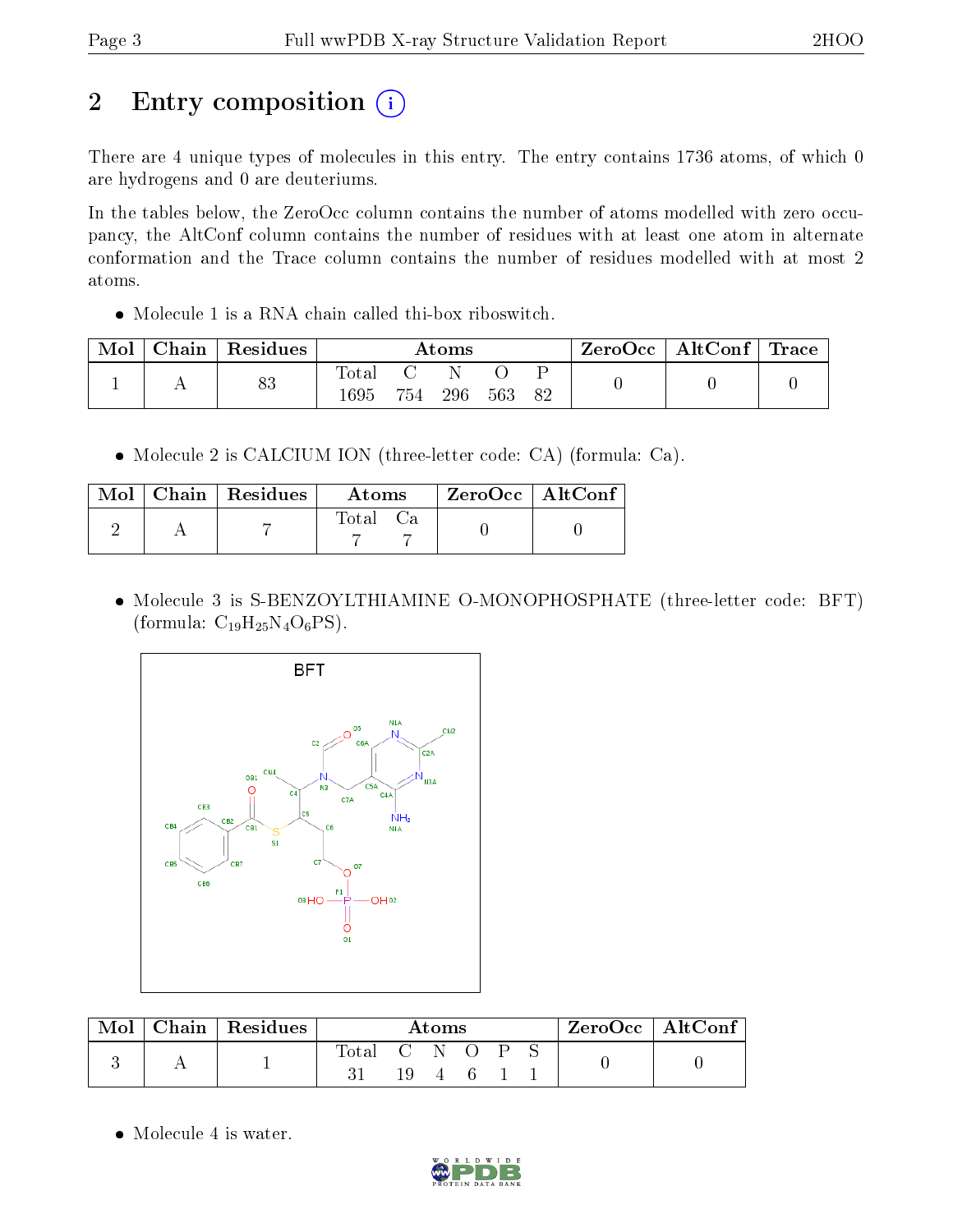|  | $Mol$   Chain   Residues | Atoms | ZeroOcc   AltConf |  |
|--|--------------------------|-------|-------------------|--|
|  |                          | Total |                   |  |

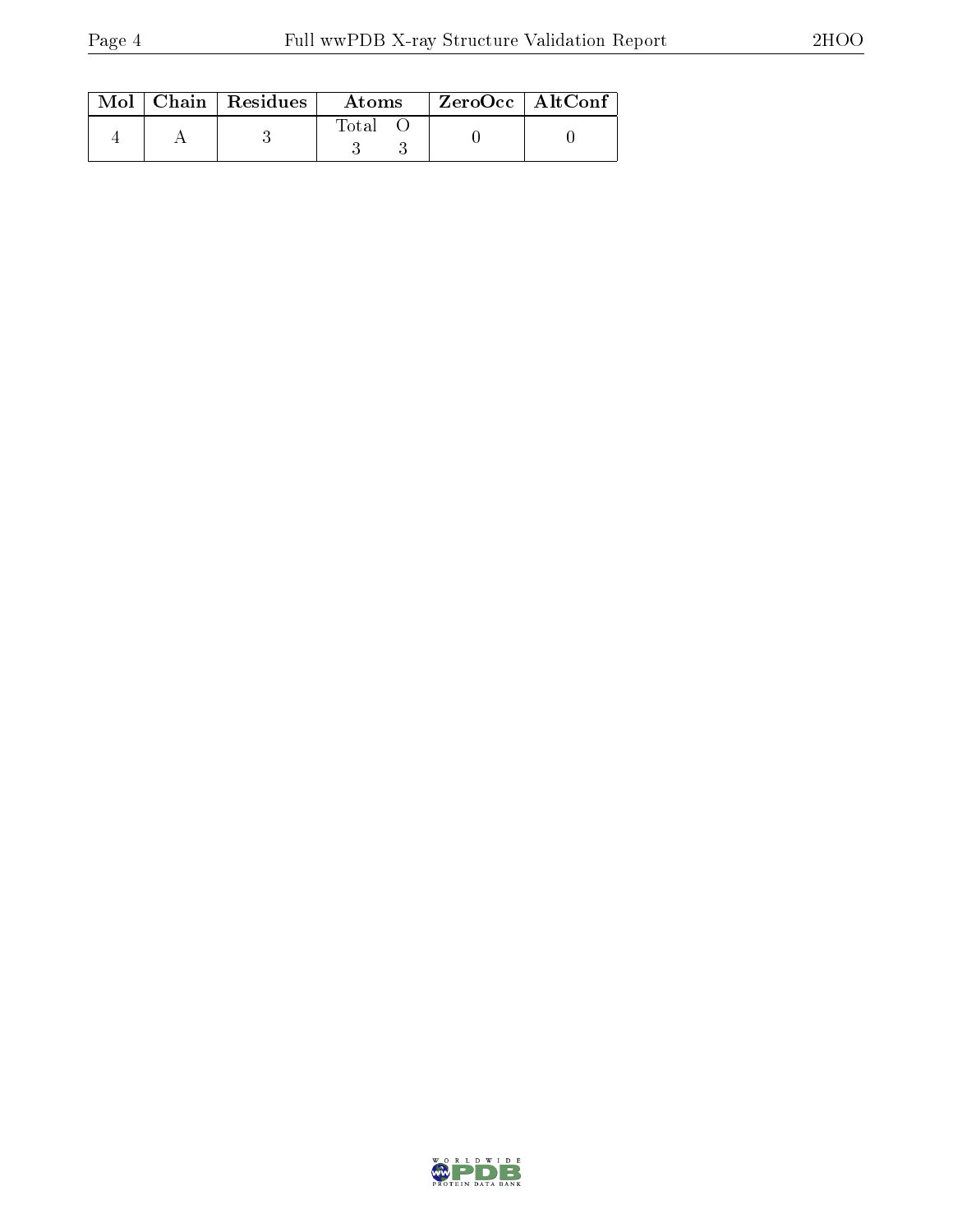# 3 Residue-property plots (i)

These plots are drawn for all protein, RNA and DNA chains in the entry. The first graphic for a chain summarises the proportions of the various outlier classes displayed in the second graphic. The second graphic shows the sequence view annotated by issues in geometry and electron density. Residues are color-coded according to the number of geometric quality criteria for which they contain at least one outlier: green  $= 0$ , yellow  $= 1$ , orange  $= 2$  and red  $= 3$  or more. A red dot above a residue indicates a poor fit to the electron density (RSRZ  $> 2$ ). Stretches of 2 or more consecutive residues without any outlier are shown as a green connector. Residues present in the sample, but not in the model, are shown in grey.



• Molecule 1: thi-box riboswitch

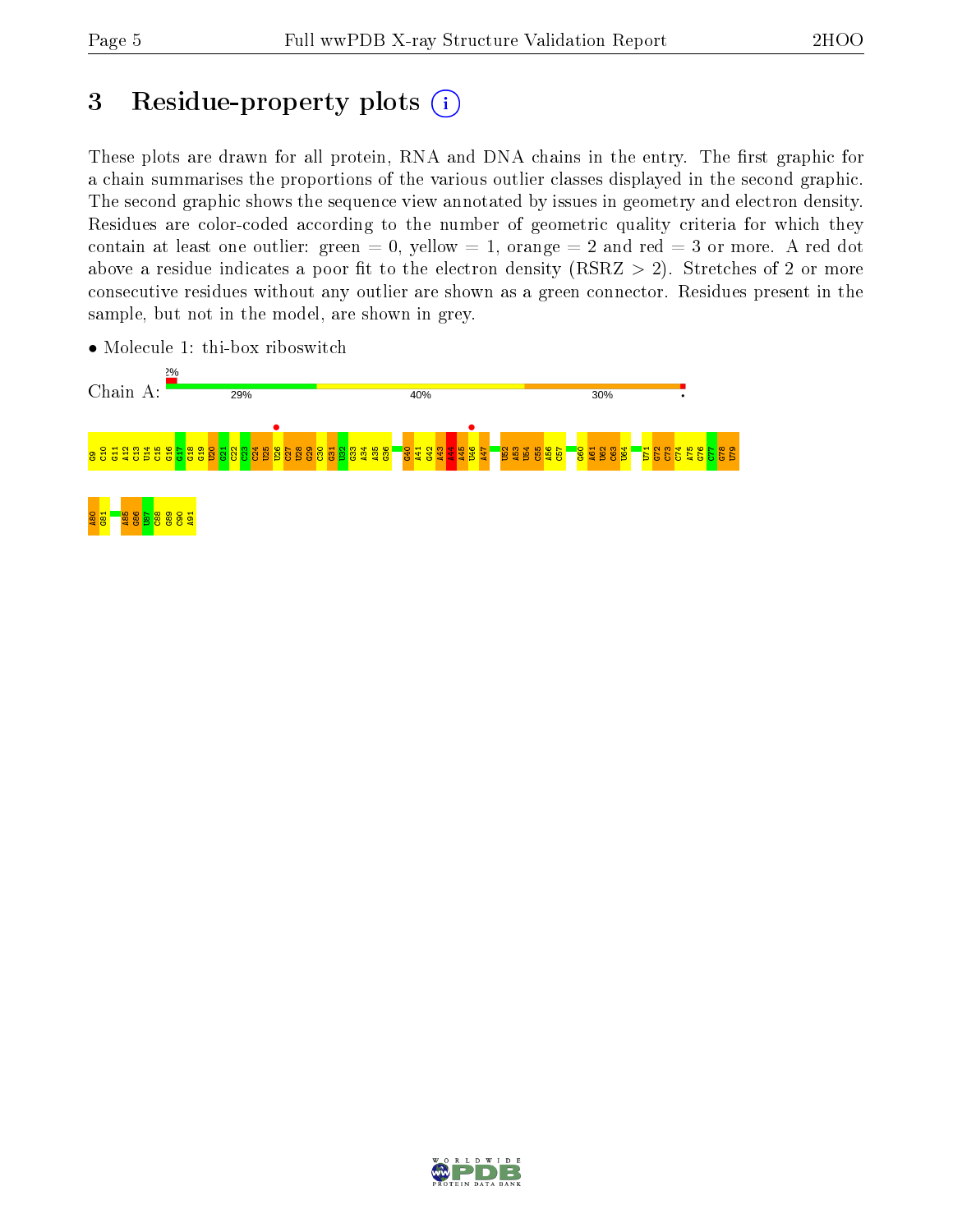# 4 Data and refinement statistics  $(i)$

| Property                                                   | Value                                                        | Source     |
|------------------------------------------------------------|--------------------------------------------------------------|------------|
| Space group                                                | P 32 1 2                                                     | Depositor  |
| Cell constants                                             | $61.40\text{\AA}$<br>$102.90\text{\AA}$<br>$61.40\text{\AA}$ |            |
| a, b, c, $\alpha$ , $\beta$ , $\gamma$                     | $90.00^\circ$<br>$90.00^\circ$<br>$120.00^\circ$             | Depositor  |
| Resolution $(A)$                                           | 30.00<br>3.00<br>$\frac{1}{2}$                               | Depositor  |
|                                                            | 29.42<br>3.00<br>$\equiv$                                    | <b>EDS</b> |
| % Data completeness                                        | $92.9(30.00-3.00)$                                           | Depositor  |
| (in resolution range)                                      | $92.9(29.42-3.00)$                                           | <b>EDS</b> |
| $R_{merge}$                                                | $0.11\,$                                                     | Depositor  |
| $\mathrm{R}_{sym}$                                         | (Not available)                                              | Depositor  |
| $\langle I/\sigma(I) \rangle^{-1}$                         | 2.49 (at $3.00\text{\AA}$ )                                  | Xtriage    |
| Refinement program                                         | <b>CNS</b>                                                   | Depositor  |
|                                                            | 0.212<br>0.275<br>$\overline{a}$                             | Depositor  |
| $R, R_{free}$                                              | 0.215<br>0.278                                               | DCC        |
| $R_{free}$ test set                                        | 450 reflections $(9.94\%)$                                   | wwPDB-VP   |
| Wilson B-factor $(A^2)$                                    | 64.1                                                         | Xtriage    |
| Anisotropy                                                 | 0.795                                                        | Xtriage    |
| Bulk solvent $k_{sol}$ (e/Å <sup>3</sup> ), $B_{sol}(A^2)$ | 0.21, 38.8                                                   | <b>EDS</b> |
| $\overline{L-test for}$ twinning <sup>2</sup>              | $< L >$ = 0.49, $< L2$ = 0.32                                | Xtriage    |
| Estimated twinning fraction                                | $0.084$ for $-h,-k,l$                                        | Xtriage    |
| $F_o, F_c$ correlation                                     | 0.95                                                         | <b>EDS</b> |
| Total number of atoms                                      | 1736                                                         | wwPDB-VP   |
| Average B, all atoms $(A^2)$                               | 85.0                                                         | wwPDB-VP   |

Xtriage's analysis on translational NCS is as follows: The largest off-origin peak in the Patterson function is  $7.35\%$  of the height of the origin peak. No significant pseudotranslation is detected.

<sup>&</sup>lt;sup>2</sup>Theoretical values of  $\langle |L| \rangle$ ,  $\langle L^2 \rangle$  for acentric reflections are 0.5, 0.333 respectively for untwinned datasets, and 0.375, 0.2 for perfectly twinned datasets.



<span id="page-5-1"></span><span id="page-5-0"></span><sup>1</sup> Intensities estimated from amplitudes.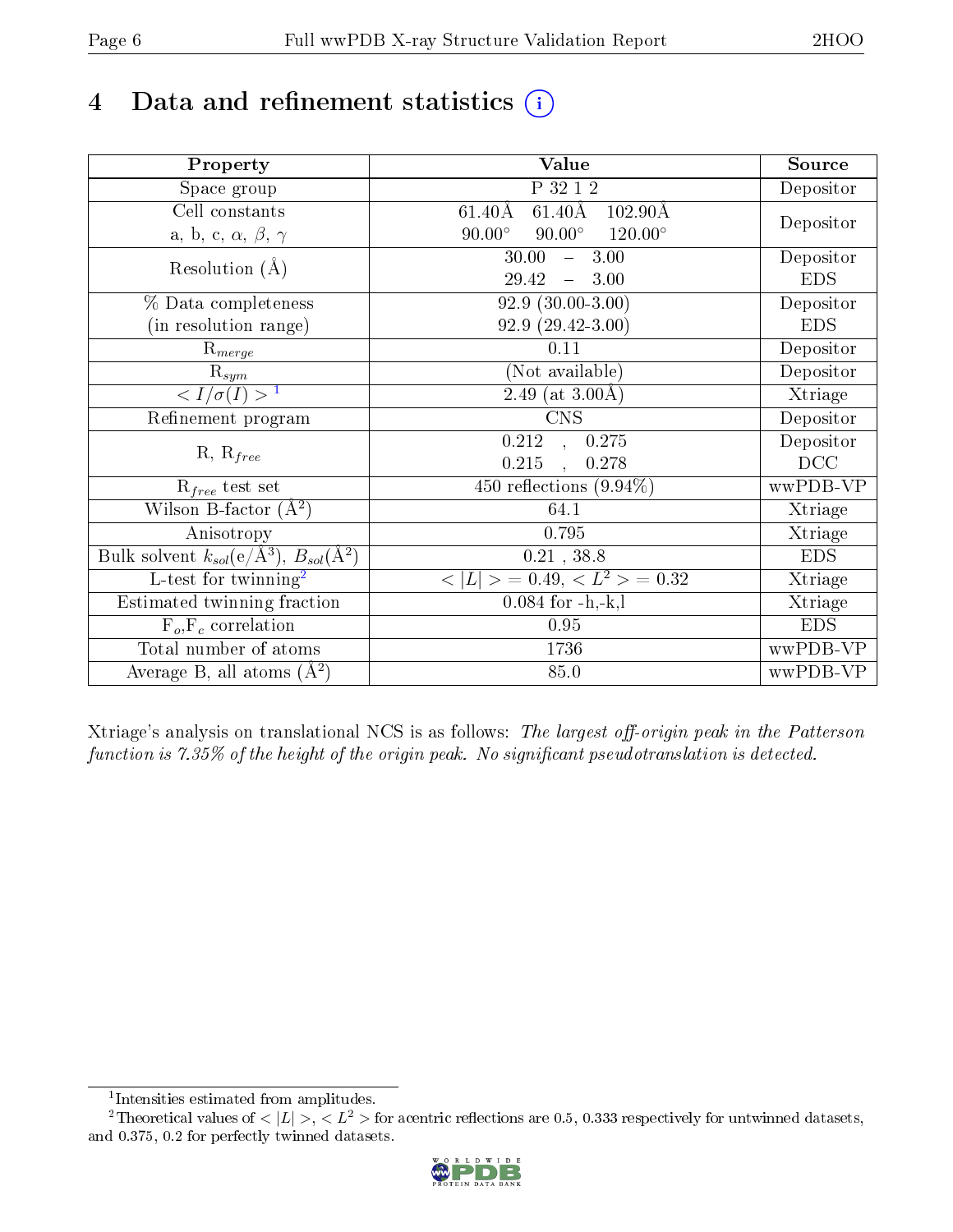# 5 Model quality  $(i)$

## 5.1 Standard geometry  $(i)$

Bond lengths and bond angles in the following residue types are not validated in this section: CA, BFT

The Z score for a bond length (or angle) is the number of standard deviations the observed value is removed from the expected value. A bond length (or angle) with  $|Z| > 5$  is considered an outlier worth inspection. RMSZ is the root-mean-square of all Z scores of the bond lengths (or angles).

| $Mol$   Chain |      | Bond lengths                            | Bond angles |                 |  |
|---------------|------|-----------------------------------------|-------------|-----------------|--|
|               |      | RMSZ $\mid \#  Z  > 5 \mid$ RMSZ $\mid$ |             | $\# Z  > 5$     |  |
|               | 0.47 | 0/1894                                  | 0.84        | $4/2951(0.1\%)$ |  |

Chiral center outliers are detected by calculating the chiral volume of a chiral center and verifying if the center is modelled as a planar moiety or with the opposite hand.A planarity outlier is detected by checking planarity of atoms in a peptide group, atoms in a mainchain group or atoms of a sidechain that are expected to be planar.

|  | $\mid$ Mol $\mid$ Chain $\mid$ #Chirality outliers $\mid$ #Planarity outliers $\mid$ |
|--|--------------------------------------------------------------------------------------|
|  |                                                                                      |

There are no bond length outliers.

All (4) bond angle outliers are listed below:

| Mol | Chain | <b>Res</b> | Type | Atoms                 |      | Observed $(^\circ)$ | Ideal $(°)$ |
|-----|-------|------------|------|-----------------------|------|---------------------|-------------|
|     |       | 20         |      | $C2'$ - $C3'$ - $O3'$ | 7.54 | 126.10              | 109.50      |
|     |       | 20         |      | $C4'$ -C3'-C2'        | 6.62 | 109.22              | 102.60      |
|     |       | 44         |      | $C2'$ - $C3'$ - $O3'$ | 6.39 | 123.93              | 113 70      |
|     |       | 20         |      | $C4'$ - $C3'$ - $O3'$ | 5.84 | 124.68              | 113.00      |

All (1) chirality outliers are listed below:

| $\vert$ Mol $\vert$ Chain $\vert$ Res $\vert$ Type $\vert$ Atom |  |  |
|-----------------------------------------------------------------|--|--|
|                                                                 |  |  |

All (1) planarity outliers are listed below:

| Mol   Chain   Res   Type |  | Group     |
|--------------------------|--|-----------|
|                          |  | Sidechain |

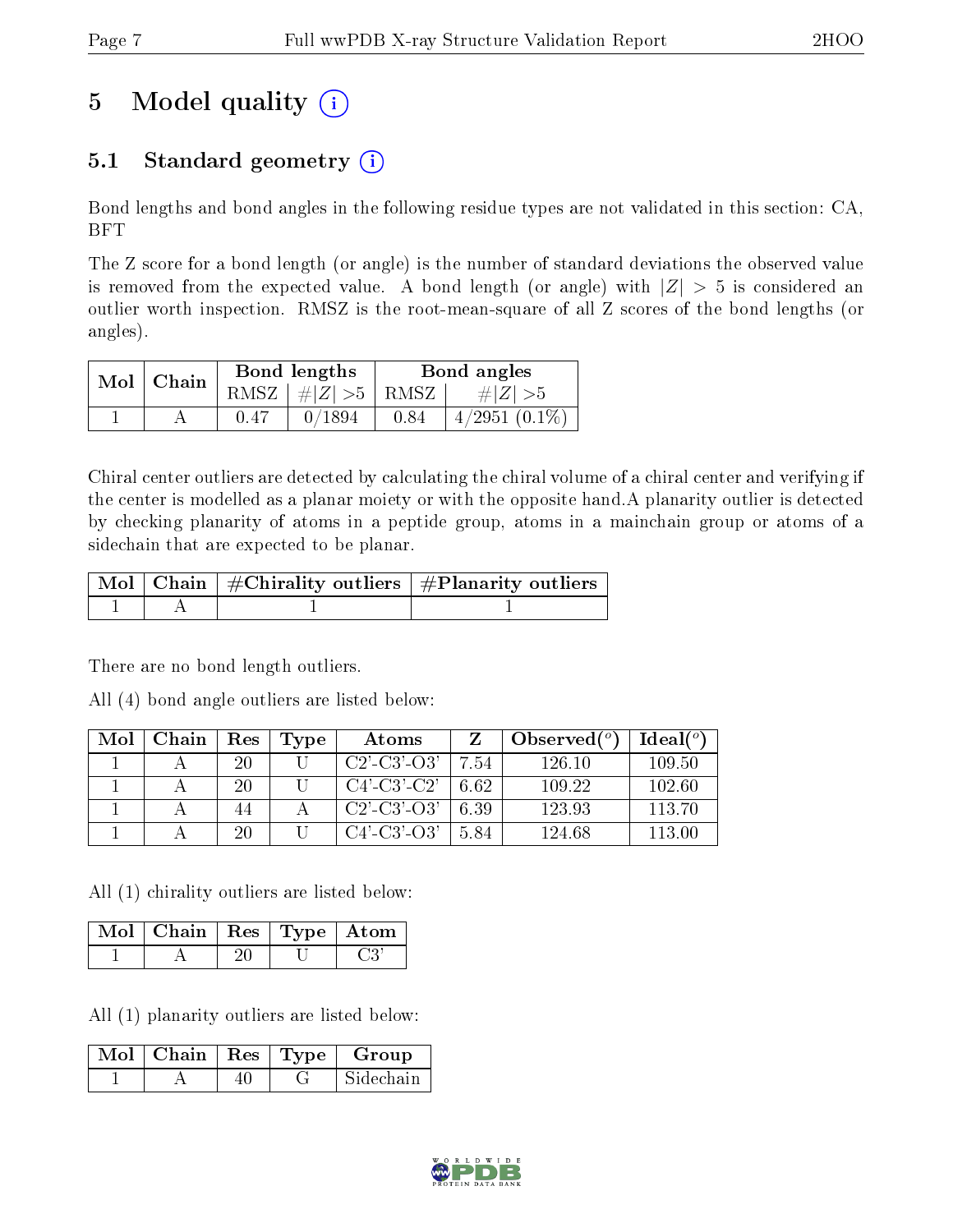### 5.2 Too-close contacts  $(i)$

In the following table, the Non-H and H(model) columns list the number of non-hydrogen atoms and hydrogen atoms in the chain respectively. The H(added) column lists the number of hydrogen atoms added and optimized by MolProbity. The Clashes column lists the number of clashes within the asymmetric unit, whereas Symm-Clashes lists symmetry related clashes.

|  |      | Mol   Chain   Non-H   H(model)   H(added) |    | Clashes   Symm-Clashes |
|--|------|-------------------------------------------|----|------------------------|
|  | 1695 |                                           | ፍና |                        |
|  |      |                                           |    |                        |
|  |      |                                           |    |                        |
|  |      |                                           |    |                        |
|  | 1736 |                                           |    |                        |

The all-atom clashscore is defined as the number of clashes found per 1000 atoms (including hydrogen atoms). The all-atom clashscore for this structure is 26.

All (65) close contacts within the same asymmetric unit are listed below, sorted by their clash magnitude.

| Atom-1                   | Atom-2                    | Interatomic    | Clash         |
|--------------------------|---------------------------|----------------|---------------|
|                          |                           | distance $(A)$ | overlap $(A)$ |
| 1: A:28:U:H3'            | 1:A:29:G:H5"              | 1.34           | 1.10          |
| 1: A:79:U:H5'            | 1:A:80:A:OP2              | 1.62           | 1.00          |
| 3:A:95:BFT:H2            | 3: A:95: BFT: S1          | 2.03           | 0.98          |
| 1:A:63:C:H42             | 1: A:76: G:H1             | 1.06           | 0.96          |
| 1:A:44:A:N3              | 1: A:44: A:H5'            | 1.85           | 0.91          |
| 1: A:54:U:O2'            | 1: A:55:C:H5'             | 1.70           | 0.90          |
| 1: A:30:C:H2'            | 1:A:31:G:H5"              | 1.57           | 0.84          |
| 3: A:95: BFT: C2         | 3:A:95:BFT:S1             | 2.66           | 0.82          |
| 1: A:28:U:H3'            | 1:A:29:G:C5'              | 2.10           | 0.80          |
| 1: A: 72: G: O2'         | 1:A:73:C:OP2              | 2.02           | 0.78          |
| 1: A:20:U:HI'            | 3:A:95:BFT:HM22           | 1.65           | 0.78          |
| 1:A:61:A:H2              | 1:A:72:G:H1               | 1.33           | 0.76          |
| 1:A:12:A:H2'             | 1: A: 13: C: C6           | 2.27           | 0.70          |
| 1: A:30: C: C2'          | 1:A:31:G:H5"              | 2.21           | 0.70          |
| 1:A:29:G:H4'             | 1:A:29:G:OP1              | 1.93           | 0.68          |
| 1: A:30:C:H2'            | 1:A:31:G:C5'              | 2.24           | 0.66          |
| 1: A: 18: G: O2'         | 1: A:57: C:H <sub>4</sub> | 1.97           | 0.65          |
| 1: A: 52: U: O2'         | $1:A:5\overline{3:A:OP2}$ | 2.14           | 0.64          |
| 1:A:20:U:Cl <sup>7</sup> | 3:A:95:BFT:HM22           | 2.28           | 0.63          |
| 1: A:74:C:H2'            | 1: A: 75: A: C8           | 2.34           | 0.63          |
| 1:A:12:A:H2'             | 1:A:13:C:H6               | 1.64           | 0.63          |
| 1: A:13:C:H2'            | 1:A:14:U:H6               | 1.64           | 0.62          |
| 1: A:61:A:H4'            | 1: A:62:U:O5'             | 1.99           | 0.62          |

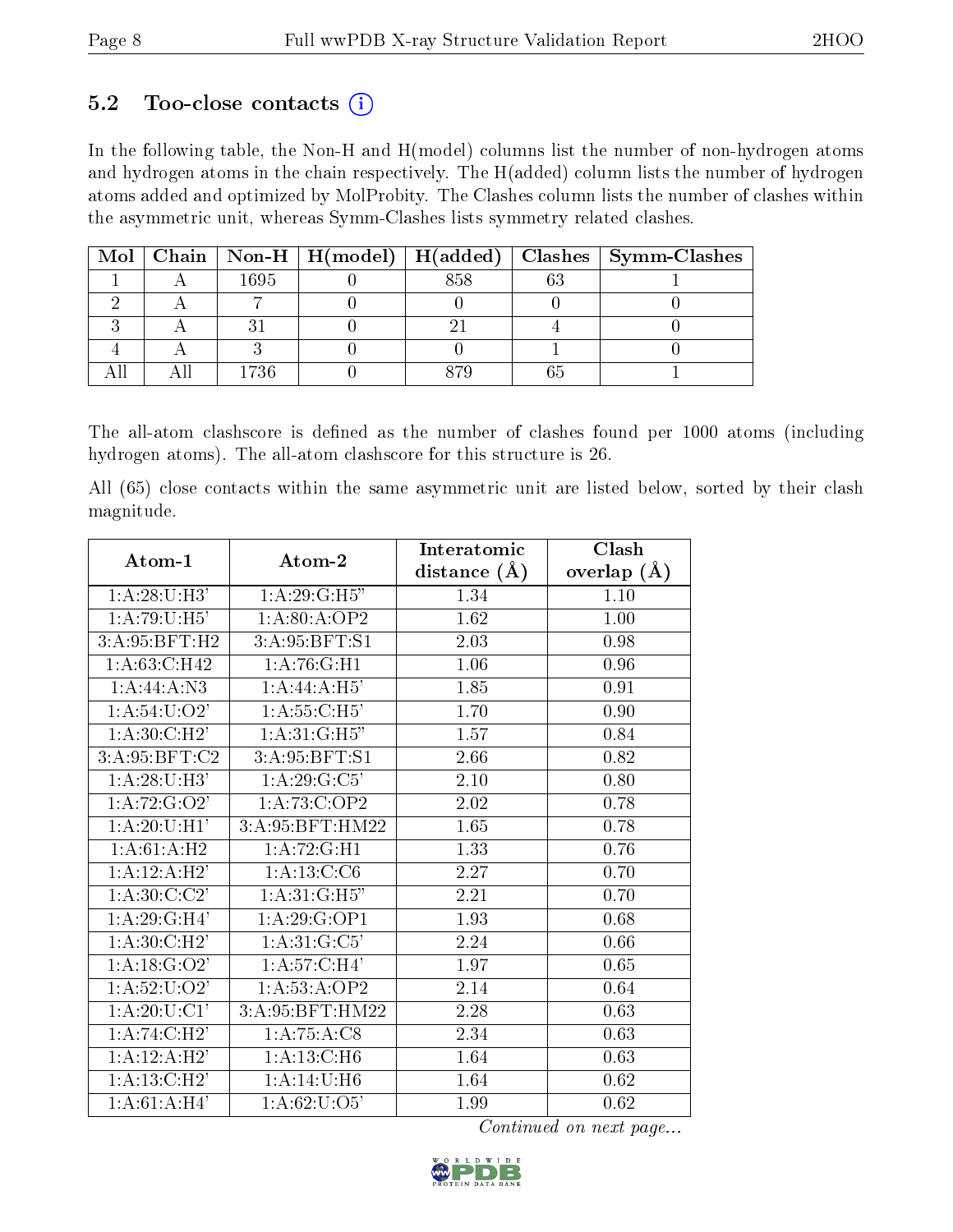| Continuati pom previous page<br>Atom-1 | Atom-2                      | Interatomic<br>distance $(A)$ | Clash<br>overlap $(A)$ |
|----------------------------------------|-----------------------------|-------------------------------|------------------------|
| 1:A:22:C:H4'                           | 1:A:71:U:O4'                | 2.00                          | 0.62                   |
| 1: A:30: C: C3'                        | 1: A:31:G:H5"               | 2.32                          | 0.59                   |
| 1:A:40:G:N2                            | 1:A:42:G:H3'                | $2.19\,$                      | 0.58                   |
| 1:A:78:G:H4'                           | 1: A:79: U: C5'             | 2.33                          | 0.58                   |
| 1:A:61:A:H2                            | 1:A:72:G:N1                 | 2.02                          | 0.57                   |
| 1:A:13:C:H2'                           | 1: A: 14: U: C6             | 2.40                          | 0.56                   |
| 1:A:9:G:H2'                            | 1: A:10:C:C6                | 2.40                          | 0.56                   |
| 1:A:43:A:H5"                           | 1:A:44:A:O5'                | 2.06                          | 0.56                   |
| 1:A:72:G:N1                            | 4:A:93:HOH:O                | 2.38                          | 0.56                   |
| 1: A:30:C:H2'                          | 1: A:31: G: C4'             | 2.36                          | 0.55                   |
| 1: A:15:C:H2'                          | 1:A:16:G:O4'                | 2.07                          | 0.54                   |
| 1: A:63: C:H5'                         | 1: A:63: C:H6               | 1.72                          | 0.54                   |
| $1:A:79:\overline{U:C5'}$              | 1: A:80:A:OP2               | 2.45                          | 0.54                   |
| 1:A:85:A:O2'                           | $1:A:86:G:\overline{H8}$    | 1.92                          | 0.52                   |
| 1: A: 22: C: O4'                       | 1: A: 71: U: H1'            | 2.10                          | 0.52                   |
| 1: A:42: G:O2'                         | 1:A:47:A:H2                 | 1.92                          | 0.52                   |
| $1:\overline{A:35:A:H2'}$              | $1: A:36: \overline{G:O4'}$ | 2.10                          | 0.52                   |
| 1: A:80:A:C2                           | 1: A:81: G: C5              | 2.98                          | 0.52                   |
| 1: A:30:C:H2'                          | 1: A:31: G:O4'              | 2.10                          | 0.51                   |
| 1: A:28:U:C3'                          | 1: A:29: G:H5"              | 2.23                          | 0.51                   |
| $1:A:34.\overline{A:C2}$               | 1: A: 35: A: H1'            | 2.47                          | 0.50                   |
| 1: A:24: C:O2'                         | 1: A:25:U:OP2               | 2.25                          | 0.50                   |
| 1: A:52: U:O2'                         | 1: A:53:A:H5"               | 2.12                          | 0.50                   |
| 1: A: 72: G: O2'                       | 1:A:73:C:P                  | 2.71                          | 0.49                   |
| 1: A:24: C:O2'                         | 1:A:25:U:P                  | 2.71                          | 0.49                   |
| 1:A:45:A:H2'                           | 1: A:47: A:H1'              | 1.93                          | 0.49                   |
| 1:A:19:G:H5'                           | 1: A: 57: C: O3'            | 2.12                          | 0.48                   |
| 1: A: 52: U: O2'                       | $1:\overline{A:53:A:P}$     | 2.72                          | 0.47                   |
| 1: A:41:A:H2'                          | $1:A:42:G\overline{G}$      | 2.51                          | 0.46                   |
| 1:A:44:A:N3                            | 1:A:44:A:C5'                | 2.68                          | 0.46                   |
| 1: A:60: G:O5'                         | 1: A:60: G:H8               | 1.98                          | 0.45                   |
| 1: A:63: C:O2'                         | $1: A:64:U:\overline{H5'}$  | 2.18                          | 0.43                   |
| 1:A:63:C:N4                            | $1:A:76:G:\overline{H1}$    | 1.90                          | 0.43                   |
| 1:A:45:A:C2'                           | 1: A:47:A:H1'               | 2.49                          | 0.43                   |
| $1:A:74:C:\overline{H2'}$              | 1:A:75:A:H8                 | 1.82                          | 0.43                   |
| 1: A:88: C:C2                          | 1: A:89: G: C8              | 3.08                          | 0.42                   |
| $1:A:19:G\overline{.O5'}$              | 1:A:19:G:H8                 | 2.02                          | 0.42                   |
| 1:A:41:A:C6                            | 1:A:42:G:C6                 | 3.08                          | 0.42                   |
| 1: A:9: G:H2'                          | 1: A: 10: C: H6             | 1.83                          | 0.41                   |
| 1: A:11: G:H2'                         | 1:A:12:A:C8                 | 2.56                          | 0.41                   |
| 1: A:45:A:O2'                          | 1:A:47:A:H1'                | $2.20\,$                      | 0.41                   |

Continued from previous page.

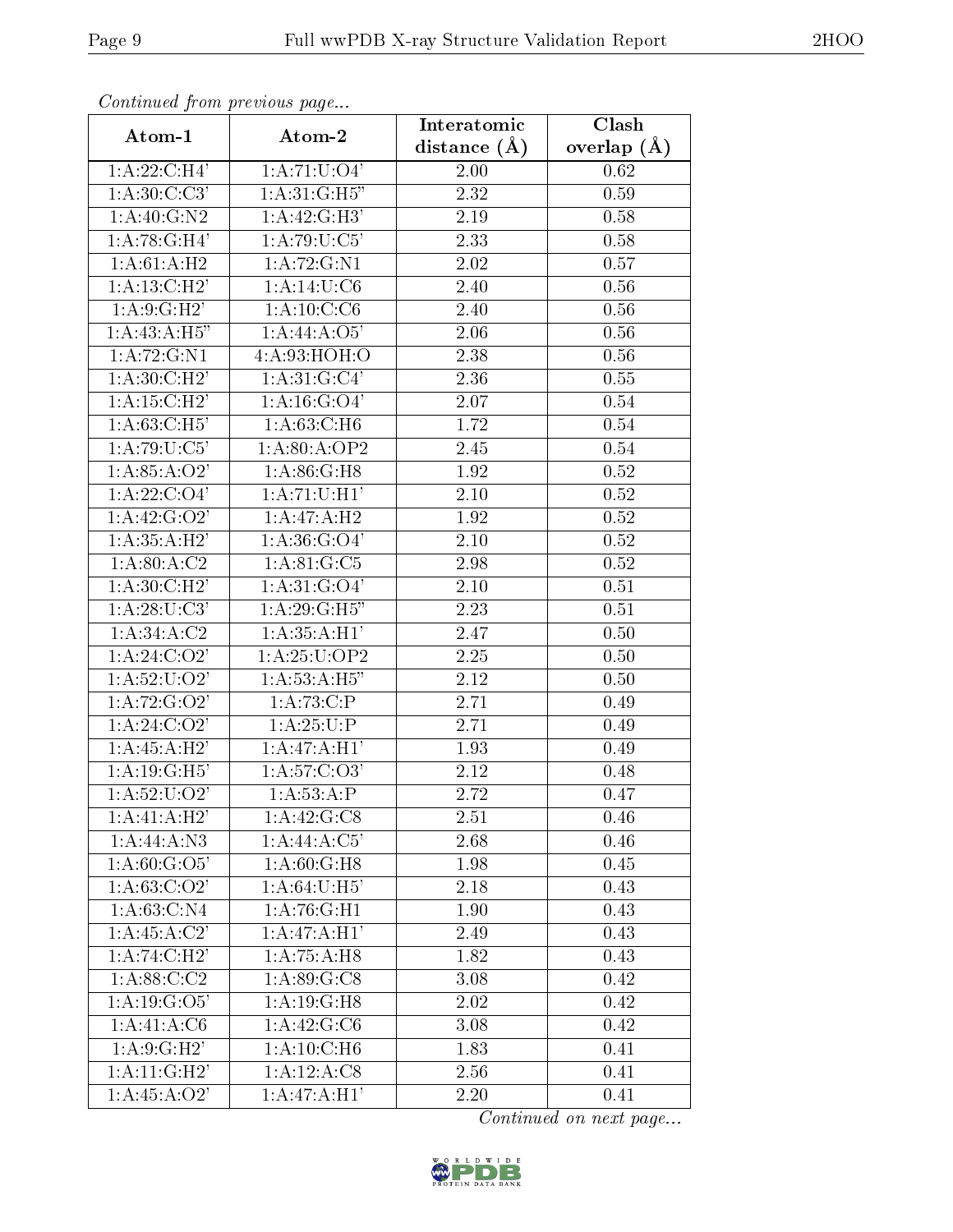Continued from previous page...

| Atom-1      | Atom-2                      | Interatomic<br>distance $(A)$ | 7lash<br>overlap $(A)$ |
|-------------|-----------------------------|-------------------------------|------------------------|
| 1:A:63:C:N3 | $-1:$ A:76: $\rm G\cdot N2$ | -61                           | D.40                   |

All (1) symmetry-related close contacts are listed below. The label for Atom-2 includes the symmetry operator and encoded unit-cell translations to be applied.

| Atom-1          | Atom-2              | Interatomic<br>distance $(A)$ | Clash<br>overlap $(A)$ |
|-----------------|---------------------|-------------------------------|------------------------|
| 1: A:27: C: OP1 | 1:A:27:C:OP1[5 655] | - 62                          | J.58                   |

### 5.3 Torsion angles (i)

#### 5.3.1 Protein backbone (i)

There are no protein molecules in this entry.

#### 5.3.2 Protein sidechains (i)

There are no protein molecules in this entry.

#### 5.3.3 RNA [O](https://www.wwpdb.org/validation/2017/XrayValidationReportHelp#rna)i

|  |            | Mol   Chain   Analysed   Backbone Outliers   Pucker Outliers |           |
|--|------------|--------------------------------------------------------------|-----------|
|  | 82/83(98%) | 27 (32%)                                                     | $9(10\%)$ |

All (27) RNA backbone outliers are listed below:

| Mol            | Chain                     | Res             | <b>Type</b>    |
|----------------|---------------------------|-----------------|----------------|
| $\mathbf{1}$   | А                         | 25              |                |
| 1              | А                         | 26              | ŢΤ             |
| $\overline{1}$ | $\boldsymbol{\mathrm{A}}$ | 27              | C              |
| $\mathbf 1$    | Α                         | 28              | U              |
| 1              | А                         | $\overline{29}$ | $\overline{G}$ |
| $\mathbf 1$    | $\overline{A}$            | 31              | $\overline{G}$ |
| $\mathbf{1}$   | А                         | 33              | $\overline{G}$ |
| $\mathbf{1}$   | А                         | 43              | А              |
| $\mathbf 1$    | А                         | 44              | А              |
| 1              | Α                         | 45              | Α              |
| 1              | А                         | 46              |                |
|                | А                         | 47              | А              |

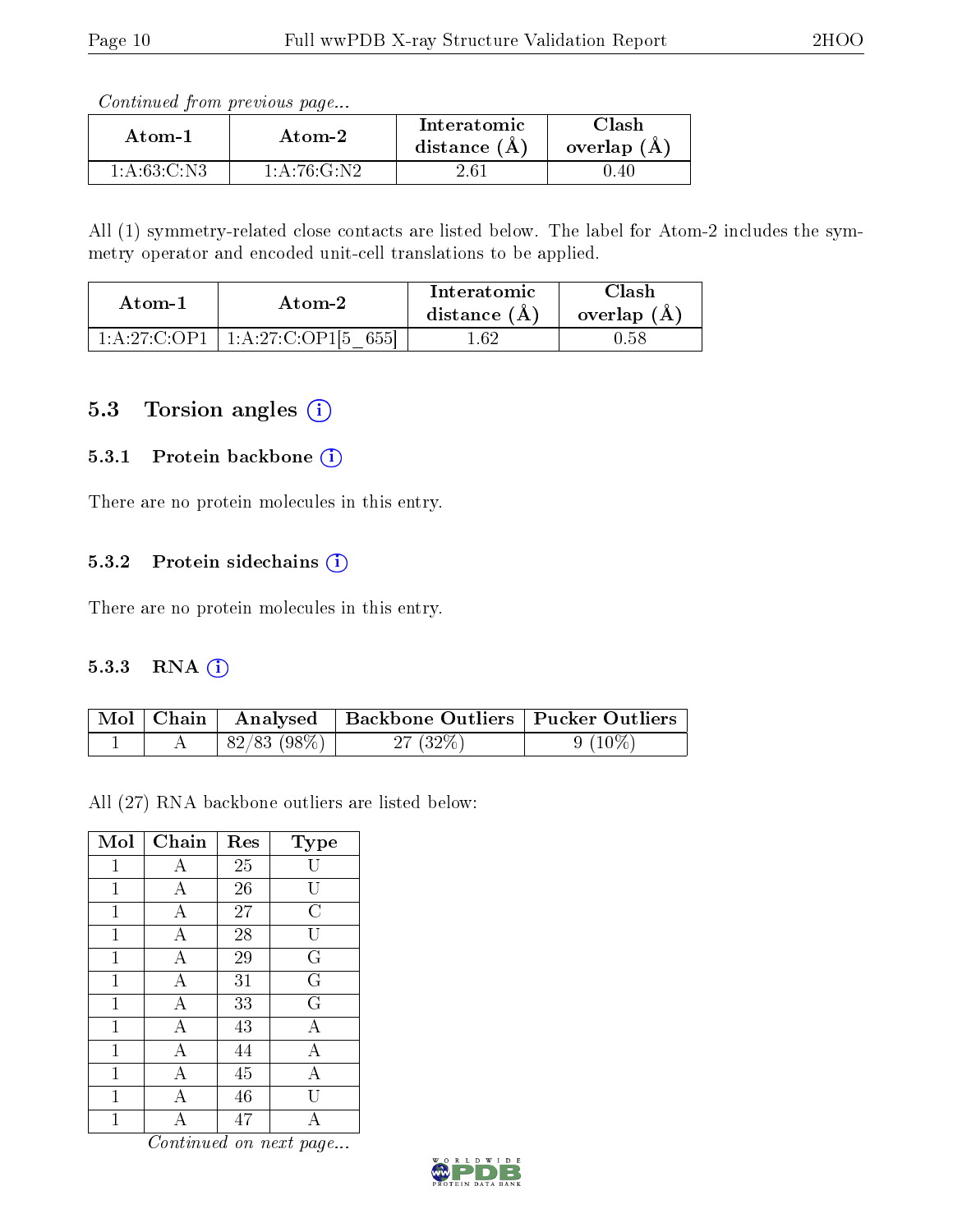| Mol          | Chain              | Res             | $\mathrm{Type}$                     |
|--------------|--------------------|-----------------|-------------------------------------|
| $\mathbf{1}$ | $\overline{A}$     | 53              | $\overline{A}$                      |
| $\mathbf{1}$ | $\overline{A}$     | 54              | $\overline{\mathrm{U}}$             |
| $\mathbf 1$  | $\overline{A}$     | $\overline{55}$ | $\overline{C}$                      |
| $\mathbf{1}$ | $\overline{A}$     | 56              | $\frac{\overline{A}}{\overline{A}}$ |
| $\mathbf{1}$ | $\overline{A}$     | $\overline{61}$ |                                     |
| $\mathbf 1$  | $\overline{A}$     | 62              | $\overline{\mathrm{U}}$             |
| $\mathbf 1$  | $\overline{A}$     | 63              | $\overline{\rm C}$                  |
| $\mathbf{1}$ | $\overline{A}$     | 73              | $\overline{C}$                      |
| $\mathbf 1$  | $\overline{A}$     | 78              | $\overline{\mathrm{G}}$             |
| $\mathbf{1}$ | $\overline{A}$     | 79              | $\overline{\overline{\mathrm{U}}}$  |
| $\mathbf{1}$ | $\overline{A}$     | 80              | $\overline{A}$                      |
| $\mathbf 1$  | $\overline{A}$     | 85              | $\overline{A}$                      |
| $\mathbf{1}$ | $\overline{A}$     | 86              | $\overline{\mathbf{G}}$             |
| $\mathbf 1$  | $\overline{\rm A}$ | 90              | $\overline{\text{C}}$               |
| 1            | А                  | 91              | А                                   |

Continued from previous page...

All (9) RNA pucker outliers are listed below:

| Mol | Chain | Res    | Type        |
|-----|-------|--------|-------------|
|     | A     | 24     | C           |
|     | А     | 43     |             |
| 1   | А     | 44     | А           |
| 1   | Α     | $52\,$ | ŢΤ          |
| 1   | Α     | 61     | А           |
|     | А     | 72     | $\mathbf G$ |
|     |       | 78     | $\mathbf G$ |
|     | А     | 79     |             |
|     |       | 85     |             |

### 5.4 Non-standard residues in protein, DNA, RNA chains  $(i)$

There are no non-standard protein/DNA/RNA residues in this entry.

### 5.5 Carbohydrates (i)

There are no carbohydrates in this entry.

### 5.6 Ligand geometry (i)

Of 8 ligands modelled in this entry, 7 are monoatomic - leaving 1 for Mogul analysis.

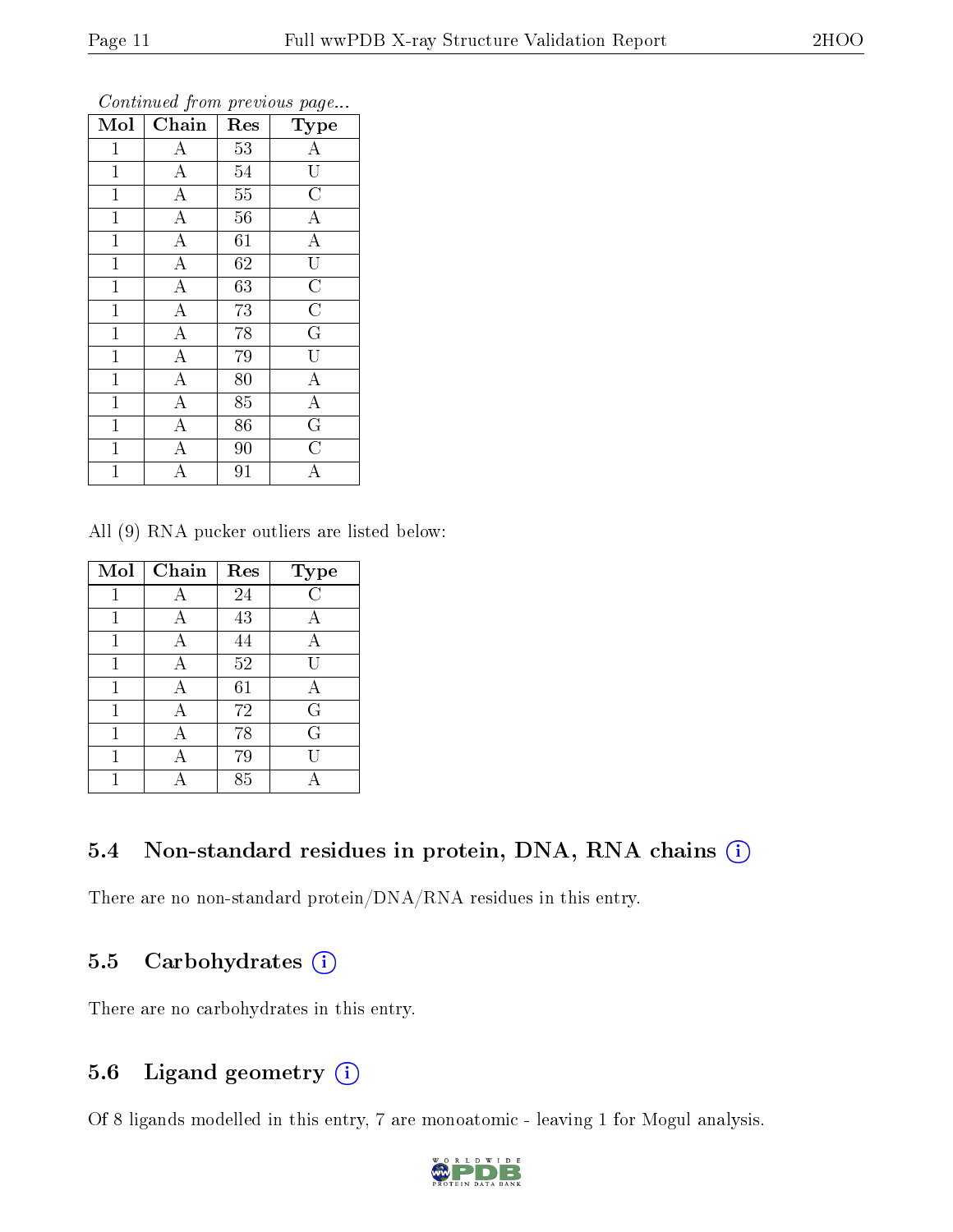In the following table, the Counts columns list the number of bonds (or angles) for which Mogul statistics could be retrieved, the number of bonds (or angles) that are observed in the model and the number of bonds (or angles) that are dened in the Chemical Component Dictionary. The Link column lists molecule types, if any, to which the group is linked. The Z score for a bond length (or angle) is the number of standard deviations the observed value is removed from the expected value. A bond length (or angle) with  $|Z| > 2$  is considered an outlier worth inspection. RMSZ is the root-mean-square of all Z scores of the bond lengths (or angles).

| Mol | <b>Type</b> | Chain | $\mid$ Res | Link | Bond lengths |      |           | Bond angles |      |           |
|-----|-------------|-------|------------|------|--------------|------|-----------|-------------|------|-----------|
|     |             |       |            |      | Counts       | RMSZ | $\# Z $   | Counts      | RMSZ | $\pm  Z $ |
|     | BFT         |       | 95         |      | 30,32,32     | 5.86 | $8(26\%)$ | 36,44,44    | 3.89 | 6 (       |

In the following table, the Chirals column lists the number of chiral outliers, the number of chiral centers analysed, the number of these observed in the model and the number defined in the Chemical Component Dictionary. Similar counts are reported in the Torsion and Rings columns. '-' means no outliers of that kind were identified.

|            |    | Mol   Type   Chain   Res   Link   Chirals | <b>Torsions</b>                                             | $\parallel$ Rings |
|------------|----|-------------------------------------------|-------------------------------------------------------------|-------------------|
| <b>BFT</b> | 95 |                                           | $\frac{2}{2/2/5/6}$ $\frac{11}{28/29/29}$ $\frac{0}{2/2/2}$ |                   |

All (8) bond length outliers are listed below:

| Mol | Chain | Res | Type       | Atoms     | Z        | Observed $(A$ | $Ideal(\AA)$ |
|-----|-------|-----|------------|-----------|----------|---------------|--------------|
| 3   | А     | 95  | <b>BFT</b> | $C5-S1$   | $-22.19$ | 1.55          | 1.83         |
| 3   | А     | 95  | <b>BFT</b> | $CB1-S1$  | $-21.65$ | 1.38          | 1.78         |
| 3   | А     | 95  | <b>BFT</b> | $CB7-CB2$ | 3.28     | 1.44          | 1.39         |
| 3   | А     | 95  | <b>BFT</b> | $CB3-CB2$ | 2.57     | 1.43          | 1.39         |
| 3   | А     | 95  | <b>BFT</b> | $C7A-N3$  | 2.56     | 1.54          | 1.47         |
| 3   | А     | 95  | <b>BFT</b> | $C4A-NSA$ | 2.52     | 1.38          | 1.35         |
| 3   | А     | 95  | <b>BFT</b> | $C2A-N1A$ | 2.33     | 1.38          | 1.34         |
| 3   | А     | 95  | <b>BFT</b> | $C2A-N3A$ | $-2.21$  | 1.30          | 1.34         |

All (6) bond angle outliers are listed below:

| Mol | Chain | Res | Type       | Atoms                                          |         | Observed $\binom{o}{c}$ | Ideal(°) |
|-----|-------|-----|------------|------------------------------------------------|---------|-------------------------|----------|
| 3   | А     | 95  | <b>BFT</b> | $C5-S1-CB1$                                    | 21.02   | 126.76                  | 101.20   |
| 3   |       | 95  | <b>BFT</b> | $CB2-CB1-S1$                                   | 4.97    | 120.64                  | 114.49   |
| 3   | А     | 95  | <b>BFT</b> | $O5-C2-N3$                                     | $-4.61$ | 112.55                  | 125.59   |
| 3   |       | 95  | <b>BFT</b> | $C4-N3-C2$                                     | $-3.94$ | 115.11                  | 119.96   |
| 3   | А     | 95  | <b>BFT</b> | P <sub>1</sub> -O <sub>7</sub> -C <sub>7</sub> | 2.95    | 126.42                  | 118.30   |
| 3   |       | 95  | <b>BFT</b> | $CM2$ -C <sub>2</sub> A-N <sub>3</sub> A       | 2.23    | 120.64                  | 117.15   |

All (2) chirality outliers are listed below:

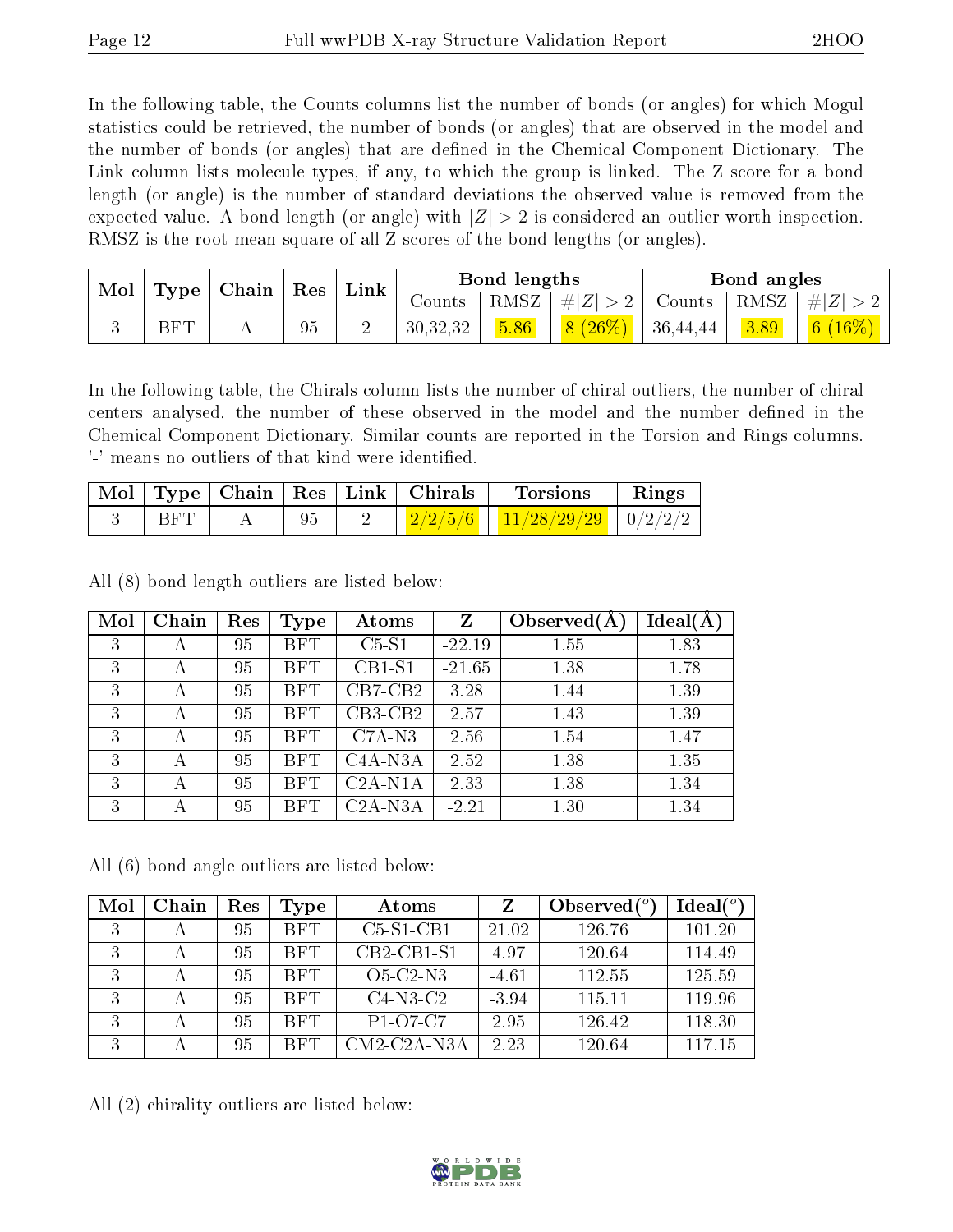| Mol | ${\bf Chain}$ | $\mid$ Res | Type | $\bold{Atom}$ |
|-----|---------------|------------|------|---------------|
|     |               |            |      |               |
|     |               |            |      |               |

All (11) torsion outliers are listed below:

| Mol | Chain        | Res | Type       | Atoms                                                          |
|-----|--------------|-----|------------|----------------------------------------------------------------|
| 3   | A            | 95  | BFT        | O <sub>5</sub> -C <sub>2</sub> -N <sub>3</sub> -C <sub>4</sub> |
| 3   | A            | 95  | <b>BFT</b> | $CM4$ -C4-N3-C2                                                |
| 3   | A            | 95  | <b>BFT</b> | $CM4$ -C4-N3-C7A                                               |
| 3   | $\mathbf{A}$ | 95  | <b>BFT</b> | N3-C4-C5-S1                                                    |
| 3   | A            | 95  | BFT        | $CM4$ -C <sub>4</sub> -C <sub>5</sub> -C <sub>6</sub>          |
| 3   | A            | 95  | BFT        | $C5A-C7A-N3-C4$                                                |
| 3   | $\mathbf{A}$ | 95  | <b>BFT</b> | S1-C5-C6-C7                                                    |
| 3   | $\mathbf{A}$ | 95  | <b>BFT</b> | $C5-C4-N3-C7A$                                                 |
| 3   | $\mathbf{A}$ | 95  | BFT        | $C5A-C7A-N3-C2$                                                |
| 3   | $\mathbf{A}$ | 95  | <b>BFT</b> | C6-C7-O7-P1                                                    |
| 3   | А            | 95  | <b>BFT</b> | C4-C5-C6-C7                                                    |

There are no ring outliers.

1 monomer is involved in 4 short contacts:

|  |       | $\mid$ Mol $\mid$ Chain $\mid$ Res $\mid$ Type $\mid$ Clashes $\mid$ Symm-Clashes $\mid$ |
|--|-------|------------------------------------------------------------------------------------------|
|  | t Bet |                                                                                          |

The following is a two-dimensional graphical depiction of Mogul quality analysis of bond lengths, bond angles, torsion angles, and ring geometry for all instances of the Ligand of Interest. In addition, ligands with molecular weight > 250 and outliers as shown on the validation Tables will also be included. For torsion angles, if less then 5% of the Mogul distribution of torsion angles is within 10 degrees of the torsion angle in question, then that torsion angle is considered an outlier. Any bond that is central to one or more torsion angles identified as an outlier by Mogul will be highlighted in the graph. For rings, the root-mean-square deviation (RMSD) between the ring in question and similar rings identified by Mogul is calculated over all ring torsion angles. If the average RMSD is greater than 60 degrees and the minimal RMSD between the ring in question and any Mogul-identified rings is also greater than 60 degrees, then that ring is considered an outlier. The outliers are highlighted in purple. The color gray indicates Mogul did not find sufficient equivalents in the CSD to analyse the geometry.

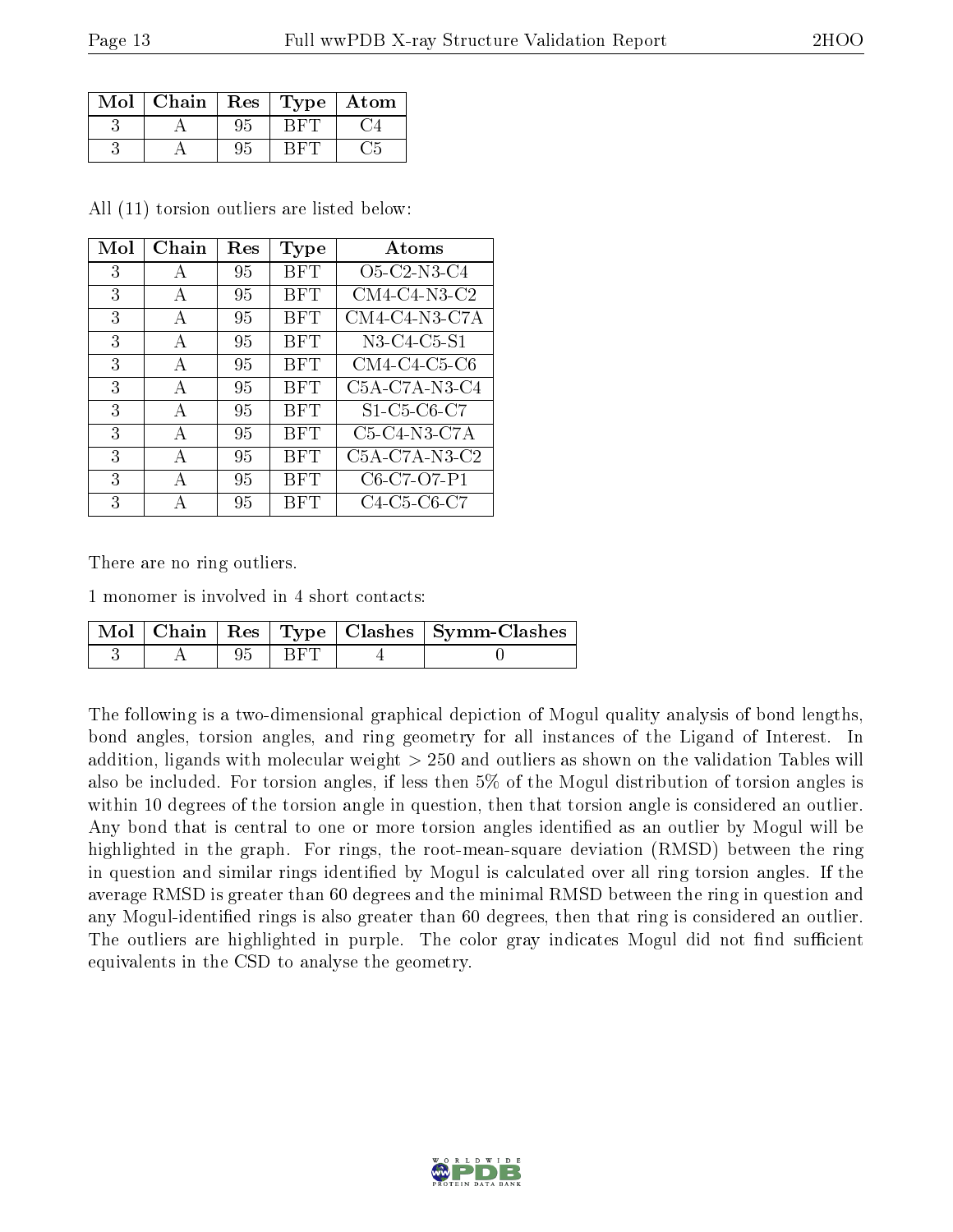

### 5.7 [O](https://www.wwpdb.org/validation/2017/XrayValidationReportHelp#nonstandard_residues_and_ligands)ther polymers (i)

There are no such residues in this entry.

## 5.8 Polymer linkage issues (i)

There are no chain breaks in this entry.

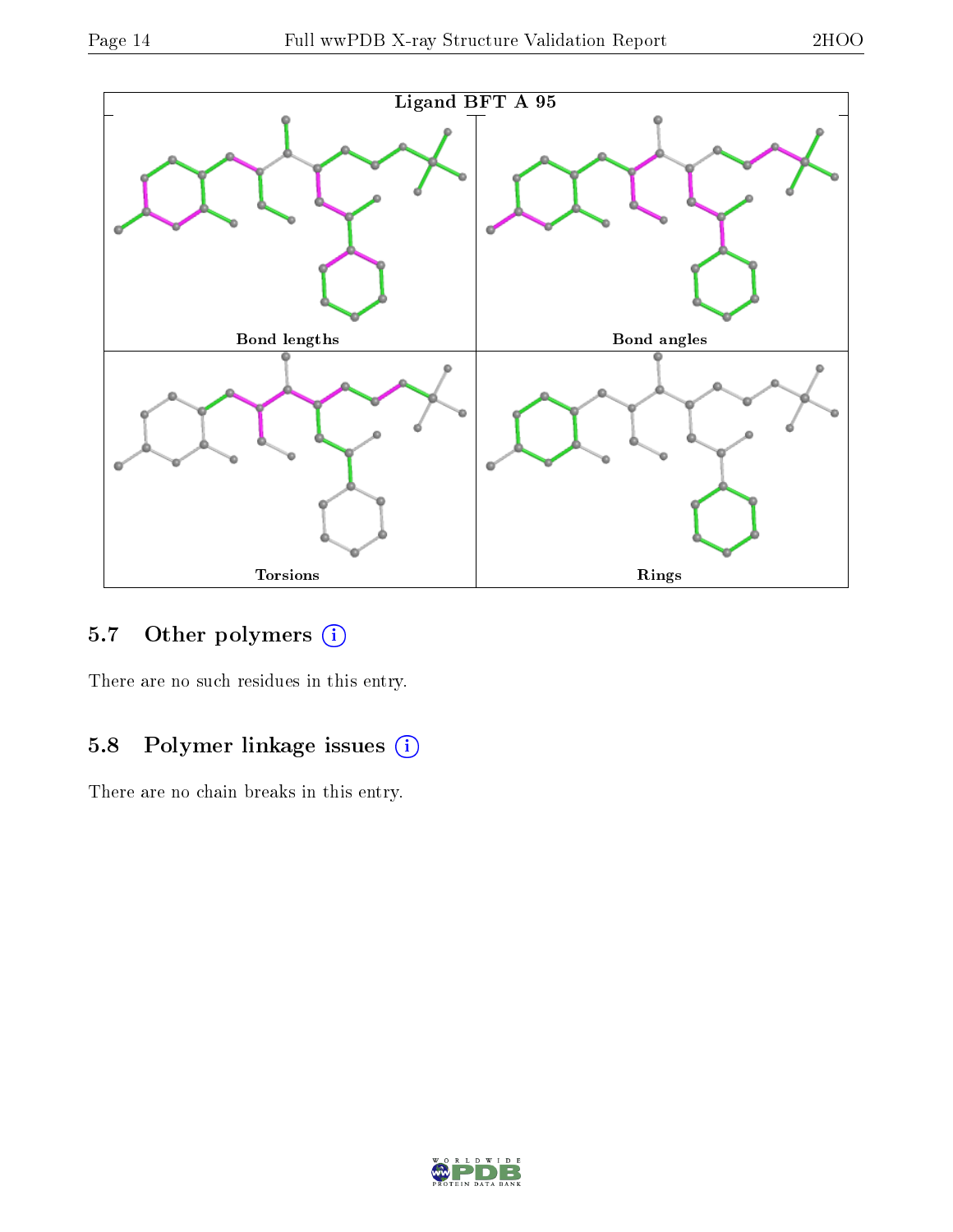## 6 Fit of model and data  $\left( \cdot \right)$

## 6.1 Protein, DNA and RNA chains (i)

In the following table, the column labelled  $#RSRZ>2'$  contains the number (and percentage) of RSRZ outliers, followed by percent RSRZ outliers for the chain as percentile scores relative to all X-ray entries and entries of similar resolution. The OWAB column contains the minimum, median,  $95<sup>th</sup>$  percentile and maximum values of the occupancy-weighted average B-factor per residue. The column labelled  $Q< 0.9$  lists the number of (and percentage) of residues with an average occupancy less than 0.9.

| $\mid$ Mol $\mid$ Chain $\mid$ | $\mid$ Analysed $\mid$ <rsrz> <math>\mid</math></rsrz> |         | $\rm \#RSRZ{>}2$ |  | $\rm OWAB(\AA^2)$ $\vert$ Q<0.9     |  |
|--------------------------------|--------------------------------------------------------|---------|------------------|--|-------------------------------------|--|
|                                | $\mid 83/83 \; (100\%) \mid$                           | $-0.27$ |                  |  | $2(2\%)$ 59   30   46, 80, 139, 140 |  |

All (2) RSRZ outliers are listed below:

| Mol <sub>1</sub> | Chain   Res   Type   RSRZ |  |  |
|------------------|---------------------------|--|--|
|                  |                           |  |  |
|                  |                           |  |  |

### 6.2 Non-standard residues in protein, DNA, RNA chains  $(i)$

There are no non-standard protein/DNA/RNA residues in this entry.

### 6.3 Carbohydrates  $(i)$

There are no carbohydrates in this entry.

### 6.4 Ligands  $(i)$

In the following table, the Atoms column lists the number of modelled atoms in the group and the number defined in the chemical component dictionary. The B-factors column lists the minimum, median,  $95<sup>th</sup>$  percentile and maximum values of B factors of atoms in the group. The column labelled  $Q < 0.9$  lists the number of atoms with occupancy less than 0.9.

| Mol            | Type       | Chain | Res | $\Delta t$ oms |      |      | $\vert$ RSCC $\vert$ RSR $\vert$ B-factors( $\rm \AA^2)$ | Q <sub>0.9</sub> |
|----------------|------------|-------|-----|----------------|------|------|----------------------------------------------------------|------------------|
| $\overline{2}$ | CА         |       | 100 |                | 0.61 | 0.25 | 108, 108, 108, 108                                       |                  |
| 2              | CА         |       | 97  |                | 0.65 | 0.12 | 105, 105, 105, 105                                       |                  |
| $\overline{2}$ | CА         |       | 102 |                | 0.67 | 0.15 | 120, 120, 120, 120                                       |                  |
| $\overline{2}$ | CA         |       | 99  |                | 0.76 | 0.34 | 109, 109, 109, 109                                       |                  |
| $\Omega$       | <b>BFT</b> |       | 95  | 31/31          | 0.86 | 0.39 | 88, 103, 140, 140                                        |                  |